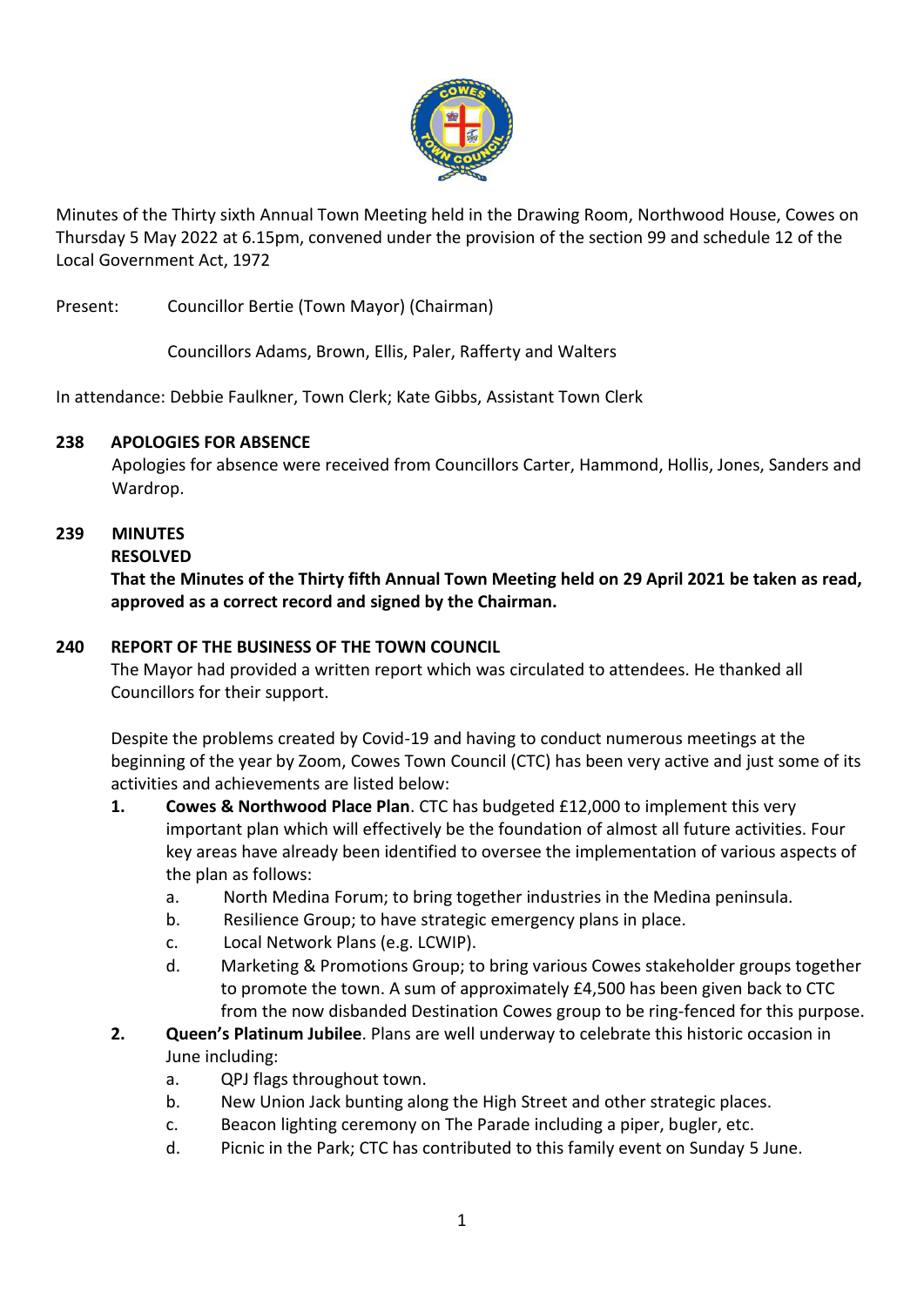- **3. Blyskawica 80th Anniversary Celebration**. CTC has underwritten £5,000 to enable many activities to take place on this weekend of activities in early May including the visit of a Polish navy ship. The town will have a very distinct Polish theme.
- **4. Christmas Lights & Trees**. CTC continues to help brighten up the town at Christmas to the tune of approximately £14,000 per year. It is anticipated that new lights will be needed in the near future.
- **5. Cowes in Bloom**. This Spring, CTC will be adding to the existing planters and hanging baskets along The Parade by also having baskets all along the High Street. My thanks to the Rosalies shop for volunteering to do all the planting work for these new baskets. The town will be a much prettier place!
- **6. Cowes Harbour Commission**. CTC continues to work closely with CHC and its new Chief Executive Gary Hall.
- **7. Parking.** We were happy to support residents' opposition to the implementation of parking charges along the seafront. CTC also paid for free parking for a late night shopping event prior to Christmas.
- **8. Floating Bridge.** The problems continue and CTC continues to contribute its thoughts, but this is very much in the hands of the Isle of Wight Council.
- **9. Cowes Medical Centre.** We continue to monitor the activities of CMC and engage with them on behalf of residents.
- **10. CTC Newsletters**. We have distributed 2 in the past year, both full of useful information. My particular thanks to our Assistant Town Clerk, Kate, for being 'editor in chief'.
- **11. Cycling.** Scooters and cycling continue to be a major problem in the High Street and CTC is continuously in touch with the Police to try and resolve the sometimes dangerous situation. A radical solution is needed. On a more positive note, CTC has looked at all aspects of cycling in and around the Cowes area under the LCWIP scheme.
- **12. Remembrance Sunday.** As Mayor, I again laid a wreath on behalf of CTC at the Sunday ceremony and afterwards attended the church service, took a march-past salute on The Parade with our Vicar, and attended a lunchtime reception hosted by the Royal British Legion.
- **13. Rev. Andrew Poppe.** Sadly, April saw the end of Andrew's 7 year tenure in Cowes and I made a presentation on behalf of CTC at his final service in St. Mary's Church just after Easter.
- **14. Island Roads.** We continue to monitor their work in the Cowes area and engage when necessary.
- **15. CTC Committees.** We have restructured our meetings schedule to cut out unnecessary meetings. My thanks to all of the hard-working Committee Chairmen for Planning, Projects, and Finance. A lot of very good work is being done.
- **16. The Cut.** The project to improve The Cut has been ongoing for nearly 12 years but it finally looks as though work will commence in the very near future to improve this area. The project is estimated to cost around £70,000 but the majority will be funded by S106 monies and not CTC.
- **17. Moorgreen Road Reservoir.** CTC granted £2,000 to volunteers who put on a well-attended bio-diversity exhibition last year. CTC will also be supporting plans to install a footpath through the woods in the area to the benefit of local residents.
- **18. Cowes Open Bowls Tournament.** CTC again sponsored this event in the summer, and as Mayor, I was given the honour of throwing the first 2 woods. I kept them within the green!
- **19. Cowes Week.** CTC has 2 representatives on the Shoreside Committee, but sadly, the feeling is that CTC is not consulted enough on giving input to this world-renowned event.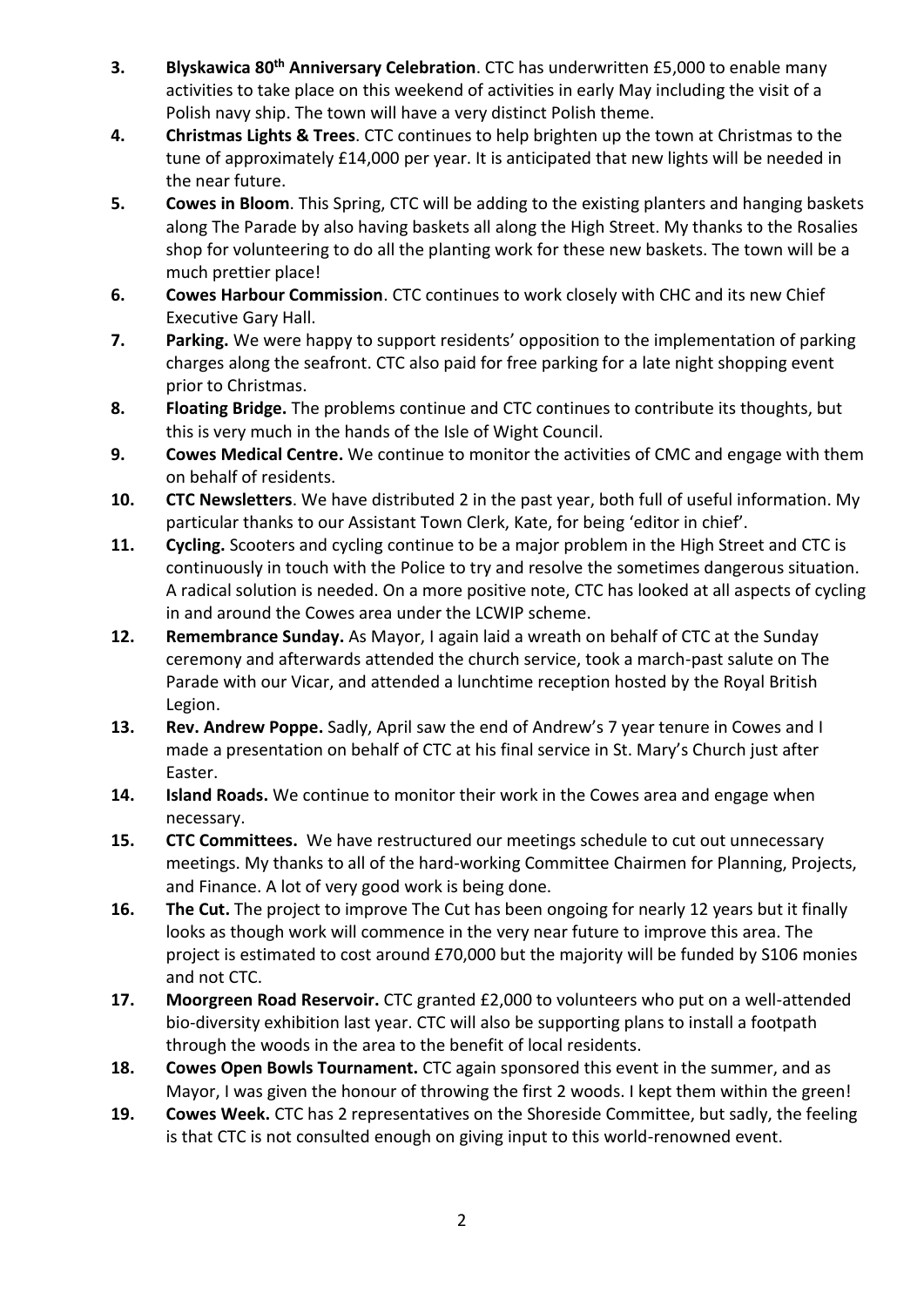- **20. St. Marys Church.** CTC has supported many improvements including:
	- a. Repairs to gravestones.
	- b. Repairs to clock.
	- c. General landscaping in the church area.
- **21. Cowes Library.** Without CTC's support of £22,000 per year, this important facility would not exist. Gurnard Parish Council has recently contributed £1,000 towards running costs but sadly Northwood Parish Council decided they did not want to contribute anything.
- **22. Northwood Park.** CTC continues to contribute approx. £12,000 per year towards grounds maintenance costs for this important green area in Cowes where many annual events are now being staged.
- **23. Toilets.** CTC continues to fund the 5 toilet blocks in the Cowes area.
- **24. Northwood Recreation Ground.** The skate park and other areas within the 'Rec' continue to be funded by CTC. This is a very important area for the youth of Cowes.
- **25. Community Orchard.** A brand new orchard is about to be installed in a corner of the 'Rec'. Thanks go to Red Funnel for their financial contribution.
- **26. Cowes Heritage & Community Group.** CTC has granted £10,000 to this group to improve the facilities at the Beckford Centre. After the pandemic lockdowns, this group is starting to become very active again.
- **27. Uffa Fox Celebrations.** In August, there will be a celebration of the life of local inventor and character Uffa Fox. CTC will be paying for the closure of part of The Parade to site a display of Uffa designed boats which will be the start of the UF50 trail.

As you can see from the above, CTC has been very active in the past year, and I thank all Councillors, the Town Clerks, other Cowes organisations, and all of Cowes residents for making Cowes a place I can be proud to live in.

CTC is involved with many other activities and not just those listed above. Many of the activities that CTC started in the past year will start to come to fruition in 2022. It will be an exciting year!

# **241 ACCOUNTS FOR THE YEAR ENDED 31 MARCH 2022**

Copies of the accounts for the year ended 31 March 2022 were circulated at the meeting. Ms Debbie Faulkner (Town Clerk and Responsible Financial Officer) was available for any questions. Councillor Walters asked about depreciation values for items on the Asset Register. The Town Clerk advised that the Asset Register provided the purchase cost of each asset, in line with the external auditor's guidance. It was:

#### **RESOLVED**

**That the accounts for the year ended 31 March 2022 be received and noted.**

# **242 ANNUAL SUMMARY – SAFER NEIGHBOURHOOD TEAM**

A written report had been circulated prior to the meeting. No members of the Safer Neighbourhood Team were in attendance.

# **243 ANNUAL SUMMARY – IW COUNCILLORS**

Written reports were received from Councillors Nicholson, Peacey Wilcox and Quigley. **Councillor John Nicholson (Cowes South and Northwood)**

 Chairmanship of the Policy and Scrutiny Committee for Health and Adult Social Care, coordinating and liaising between Health partners and other authorities, encouraging and supporting examples of good practice and case for change, giving constructive feedback in support of illustrations of real patient experience, attending Health Service partner's meetings, making introductions, constructive observations and suggestions.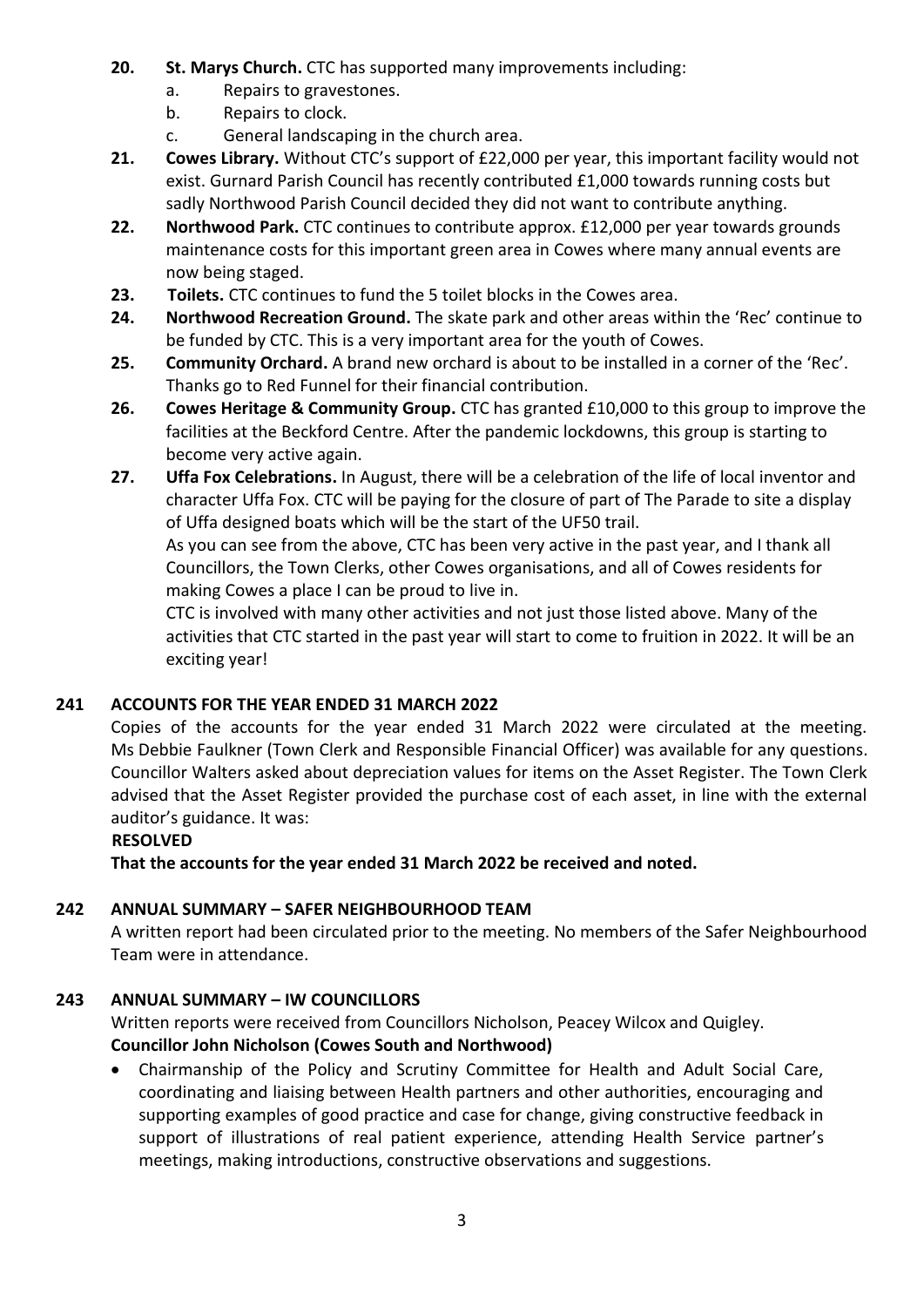- Supporting, representing and advising residents in various local and personal issues and concerns, from planning matters to parking issues social concerns.
- Advocating more streamlined working between Town and Parish Councils and also Isle of Wight Council.
- Negotiating and being actively engaged with Island Roads with regards to road works quality and impact mitigation. Campaigning against unnecessary disruption and inconvenience caused by poor consideration in Utility roadworks.
- Holding local police services to account for response rates to reported incidents and concerns.
- Defending and advocating the interests of local families in local secondary school placements.
- Acting as representative on Island Roads Health and Safety Forum.
- Liaising with community service providers, particularly in providing engagement with youth.
- Helping to promote awareness of local heritage and culture.
- Being outspoken, when needed, to represent and voice concerns that have caused local outrage.
- Being an actively involved member of Northwood Parish Council and Cowes Town Council and their committees.
- Being chairman of Cowes Town Council Projects Committee.
- Being Cowes Town Council Deputy Mayor.
- Advising and liaising in rectification works for Cowes Parade Toilets.
- Developing the joint Place Plan for Cowes and Northwood.

### **Councillor Lora Peacey Wilcox (Cowes Medina)**

As always my years at the council can be found on the articles I write monthly, and have been for almost 23 years!

All business of the council can be found in my Leader's Update report attached to each [Full](https://iow.moderngov.co.uk/ieListMeetings.aspx?CId=172&Year=0)  [Council](https://iow.moderngov.co.uk/ieListMeetings.aspx?CId=172&Year=0) agenda.

My reports [http://www.islandmagazines.co.uk/](https://smex-ctp.trendmicro.com/wis/clicktime/v1/query?url=http%3a%2f%2fwww.islandmagazines.co.uk&umid=f78b6695-282b-4e49-9c96-17e96fc41fad&auth=b24ccf14420d556f6775a226761900e318ae6efe-e676745b3fe70ec2864179c232985f02af3732c0)

#### **Councillor Richard Quigley (Cowes North)**

I have supported residents on Market Hill take up the issue of unsightly development land.

Initiated a review of parking on upper Bellevue and Albert Street.

Taking up issues with Escooter issues.

Resolving issues with properties under housing association control.

Resolving issues with private rented accommodation.

Getting CEC floodlights switched off overnight.

I'm qualified as a CAB first aider.

Initiating the community wealth building project. This is a long-term fundamental change to the way we view our Island that aims to create secure and better paid work for Islanders by spending more of the Council's money in Island.

Meetings with the CEO's of both ferry companies to resolve users' issues, especially around accessing the NHS discount and get the users' forums reinstated.

Holding Southern Water to account over the release of sewage into our sea and challenging our MP to do more.

Pushing for the building of more social and affordable housing for Islander's. Working with Cllr Ian Stephens to get building underway and also start a private renters association. I will continue to challenge the "nimby" approach to ensuring everyone has the opportunity to have their own front door.

Challenging CEC on pupil intake numbers.

Part of the task and finish group for litter and fly tipping.